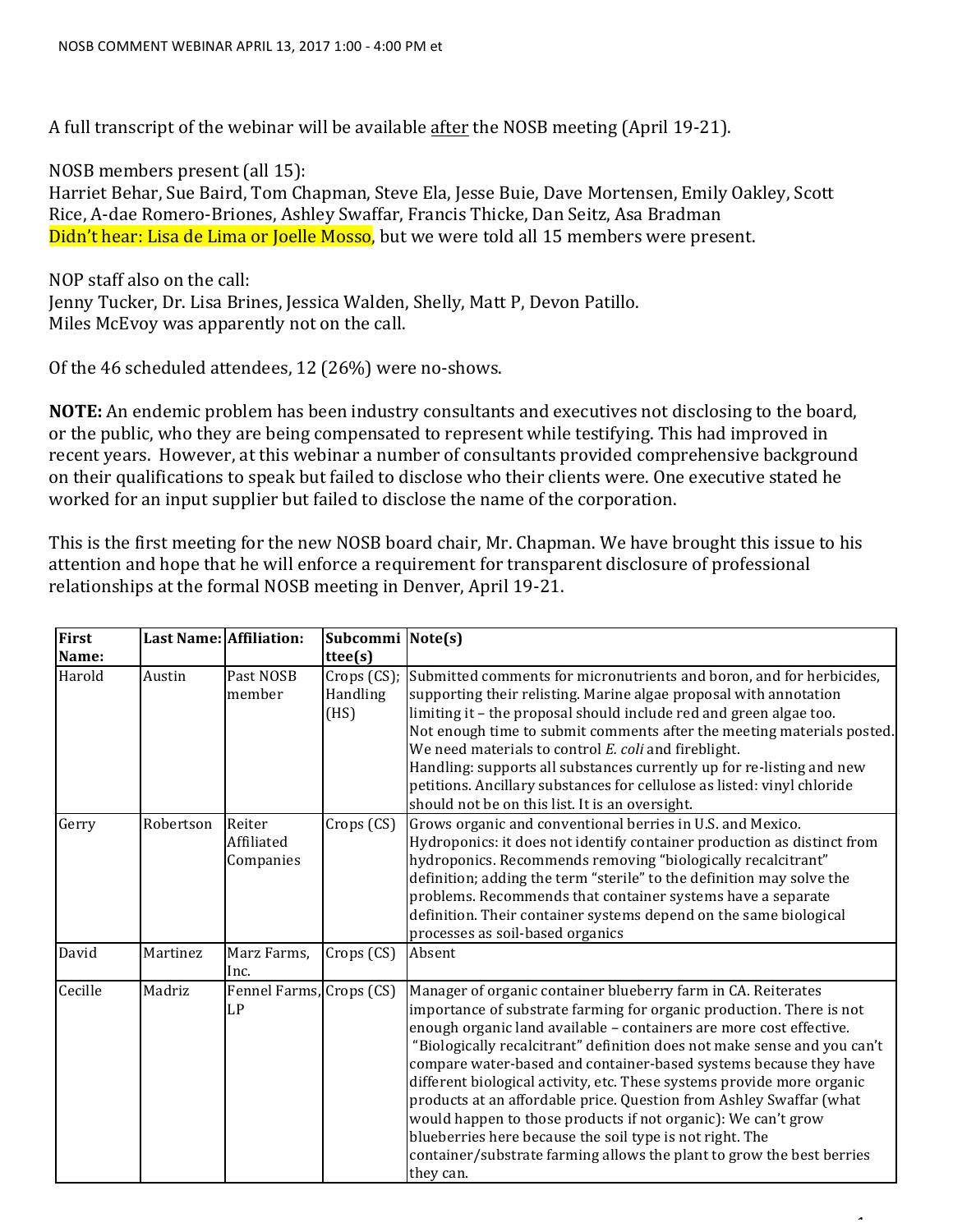| Carmela    | <b>Beck</b>    | Driscolls                                                             | Crops (CS)                       | Organic program manager of Driscolls. Organic is 14% of business.<br>The discussion document does not mention container in the title. Mixing<br>container-based and water-based was very confusing. Only 14 days were<br>allowed for comment. Crops subcommittee submits new definitions<br>without letting us know their process and evolution of definition. Please<br>provide rational for modification. Why are coconut and peat "biologically<br>recalcitrant"? Please invite container producers to your next meeting.<br>Organic was written to encompass new technologies.<br>Francis: What percent of that 14% is organic container/liquid nutrients?<br>Answer: All our in-ground and container berries rely on liquid nutrients.                    |
|------------|----------------|-----------------------------------------------------------------------|----------------------------------|----------------------------------------------------------------------------------------------------------------------------------------------------------------------------------------------------------------------------------------------------------------------------------------------------------------------------------------------------------------------------------------------------------------------------------------------------------------------------------------------------------------------------------------------------------------------------------------------------------------------------------------------------------------------------------------------------------------------------------------------------------------|
| Steve      | Etka           | <b>NOC</b>                                                            | her                              | General/Ot Policy director of NOC. Clarified that the far right Freedom Caucus in the<br>House is not canceling the NOP, but the new Livestock Rules instead.<br>Biodegradable mulch - concerned about the breakdown of the mulch.<br>These mulches are not ready. NOC supports copper remaining on the list.<br>However, copper products are toxic and elemental copper is persistent.<br>Certifiers should require monitoring of coppers to watch for toxic<br>accumulation. Should be high priority research topic.                                                                                                                                                                                                                                         |
| Amber      | Pool           | CCOF                                                                  | Crops (CS)                       | Farm technical specialist for CCOF. Fireblight is a huge problem and<br>many farmers had to go back to antibiotics, leaving organic.<br>Supports strengthening the organic seeds guidance. We advocate for a<br>comprehensive seed database - this would help growers and certifiers.<br>Large growers often use excuse that "quantity" of seed is not available.                                                                                                                                                                                                                                                                                                                                                                                              |
| Kelsey     | Maben          | <b>CCOF</b>                                                           | Livestock                        | Skipped after several requests; was online before.                                                                                                                                                                                                                                                                                                                                                                                                                                                                                                                                                                                                                                                                                                             |
| Zea        | Sonnabend CCOF |                                                                       | Crops (CS);<br>Materials<br>(MS) | Marine materials: the crops version is lacking in discussion of impacts.<br>There are already red and green seaweed products on the market. It<br>would create major work for certifiers. This is a major change - we need<br>explanation for that in the document! Thinks they should scrap it.<br>The Handling version of marine materials is fine but the listing for kelp is<br>problematic. Seeds: She was the main author of seed proposal. Needs to<br>consider stakeholder needs more. It is over-prescriptive in a few areas.<br>You should take the proposal back to subcommittee for more work.<br>"Recalcitrant" as a term: this is a bad term because soil can be<br>recalcitrant. Just list what you want in or out without using this bad term. |
| Bill       | Stoneman       | W.F.<br>Stoneman<br>Company<br>LLC, Organic<br>Advisory<br>Consultant | Crops (CS);<br>Materials<br>(MS) | Independent crop inspector. Worked with regulatory affairs for<br>biological inputs. Wants to expand the allowance of ammonia for weed<br>control.                                                                                                                                                                                                                                                                                                                                                                                                                                                                                                                                                                                                             |
| Mark       | Russell        | citizen                                                               | Crops (CS)                       | Agricultural crops and businesses for 30+ years. Soap-based herbicides<br>need to be expanded for use, especially where tilling is very destructive.                                                                                                                                                                                                                                                                                                                                                                                                                                                                                                                                                                                                           |
| <b>Kye</b> | Witek          | Compost                                                               | Crops (CS); Skipped              |                                                                                                                                                                                                                                                                                                                                                                                                                                                                                                                                                                                                                                                                                                                                                                |
| Julia      | Barton         | Ohio<br>Ecological<br>Food and<br>Farm<br>Association                 | her                              | General/Ot Grassroots coalition working to build sustainable food system and a<br>certification group. Add the impact of oil and gas industry on organic<br>farms to work agenda. Fracking water has toxins. Water issues - farmers<br>have stopped being organic because they couldn't be sure of the safety of<br>their food (Starline Family Farms).                                                                                                                                                                                                                                                                                                                                                                                                        |
| Joe        | Gabriel        | Gilbert<br>Orchards, Inc.                                             | Materials<br>(MS)                | Organic standards have compromises for when there are no alternatives,<br>like sanitizers.                                                                                                                                                                                                                                                                                                                                                                                                                                                                                                                                                                                                                                                                     |
| Marie      | Burcham        | The<br>Cornucopia<br>Institute                                        | her                              | General/Ot Advocated for a strict definition of "emergency" for parasiticides use.<br>These substances should be approached with caution and only used as a<br>last result when an animal is suffering.Strongly advocated for de-<br>incentivizing the conversion of high-value lands.                                                                                                                                                                                                                                                                                                                                                                                                                                                                         |
| Dain       | Craver         |                                                                       | Materials                        | Absent                                                                                                                                                                                                                                                                                                                                                                                                                                                                                                                                                                                                                                                                                                                                                         |
| Anne       | Ross           | The<br>Cornucopia<br>Institute                                        | PDS                              | The use of BPA has known risks and acts in lows doses. BPA should be<br>banned for use in all food-contact materials, not just infant bottles. The<br>US should follow the EU's movement to ban this product. Question from<br>Asa Bradman: Have you considered food contact issues for other<br>substances? Yes, but the adverse health effects of BPA in particular are<br>well documented.                                                                                                                                                                                                                                                                                                                                                                  |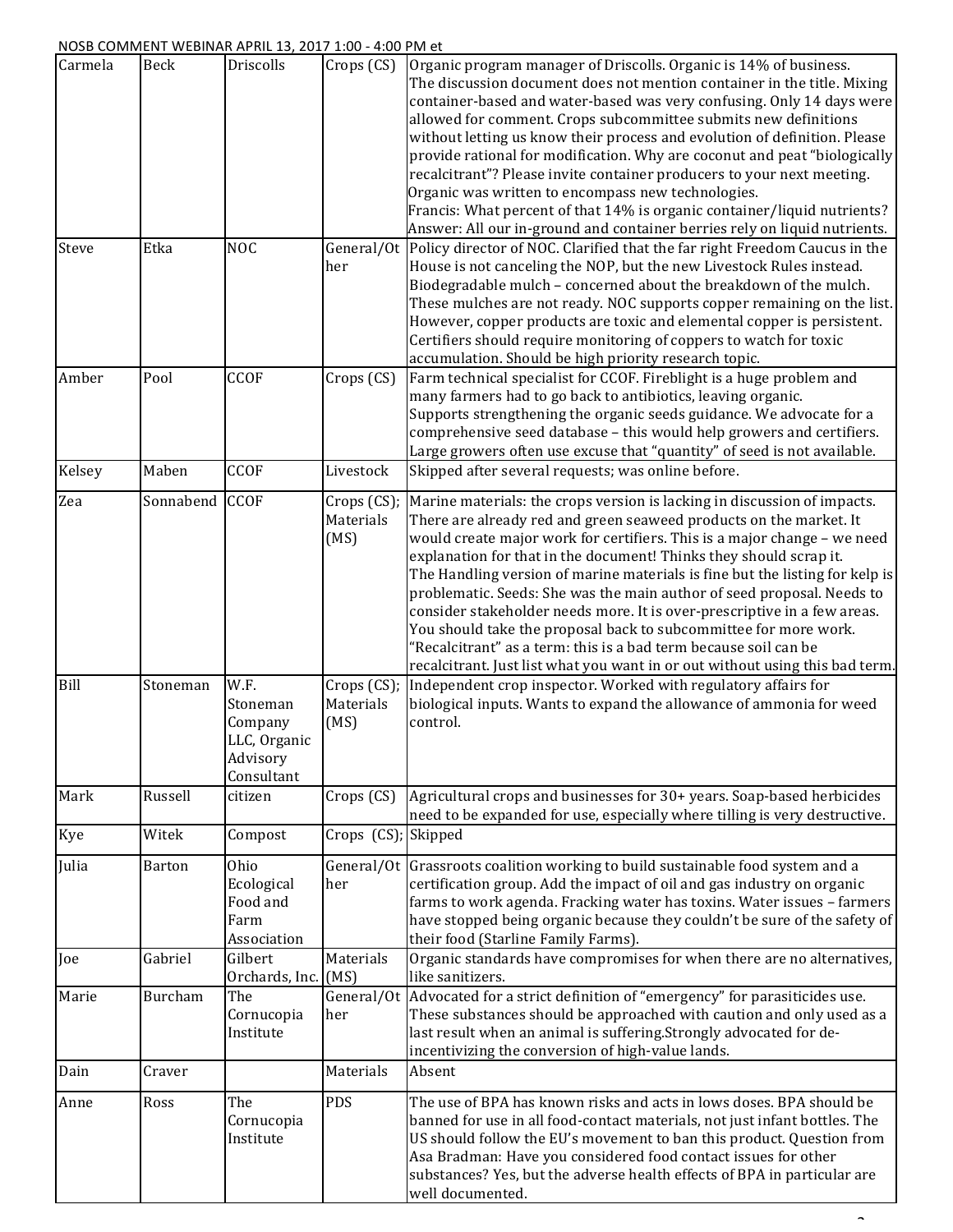## NOSB COMMENT WEBINAR APRIL 13, 2017 1:00 - 4:00 PM et

| Michael | Collins-<br>Frias | Certified<br>Organic<br>Sustainable       | CACS;<br>General/Ot<br>her; PDS | Absent                                                                                                                                                                                                                                                                                                                                                                                                                                                                                                                                                                                                                                                                                                                                     |
|---------|-------------------|-------------------------------------------|---------------------------------|--------------------------------------------------------------------------------------------------------------------------------------------------------------------------------------------------------------------------------------------------------------------------------------------------------------------------------------------------------------------------------------------------------------------------------------------------------------------------------------------------------------------------------------------------------------------------------------------------------------------------------------------------------------------------------------------------------------------------------------------|
| Karen   | Archipley         | Citizen and<br>HydroOrganic<br>Farmer     | CACS                            | With Archie's Acres. Proud hydo-organic growers since 2006. Live in San<br>Diego where water is expensive so they use very little. They put hydo-<br>organic on labels and it increases their sales. Biology is the key to<br>organics, whether you are in dirt or other systems it is all about biology.<br>Francis Thicke question: What is your rooting medium, does it contain<br>soil, what % is your liquid feed? We use NFT - soil-less system, bare-root<br>delivery of nutrients. Container is byproduct of coconut industry. They<br>brew their own nutrient tea, but need to add fish emulsion for NPK.                                                                                                                         |
| Colin   | Archipley         | Citizen and<br>HydroOrganic<br>Farmer     | CACS                            | Skipped initially then circled back to him.<br>We are dealing with the future, climate change, access to organic food.<br>Francis Thicke question: What is your rooting medium, does it contain<br>soil, what %/makeup is your liquid feed? Answer: Basis for liquid feed is<br>compost and worm castings to make compost tea and apply that to<br>media. Is that sufficient for feeding plant? When we have fruiting crops<br>like tomatoes we do supplement with something like fish emulsion or<br>molasses. Steve Ela question: Enabling legislation requires soil fertility<br>curious how would you comply? If you were to ban liquid<br>nutrients/hydroponics today it would hurt many businesses.                                  |
| Larry   | Griffis           | Citizen                                   | CACS                            | Absent                                                                                                                                                                                                                                                                                                                                                                                                                                                                                                                                                                                                                                                                                                                                     |
| Jane    | Sooby             | <b>CCOF</b>                               | her;<br>Handling                | General/Ot CCOF supports a clear regulatory environment. Supports handling<br>subcommittee recommendation to tocopherol and ancillary substances<br>in cellulose. Organic manufacturers need clear guidance on these issues.                                                                                                                                                                                                                                                                                                                                                                                                                                                                                                               |
| Barry   | Flamm             |                                           | her                             | General/Ot Eliminating incentive to convert native ecosystems. Former NOSB<br>member and Board chair. Worked on this issue with WFA and<br>Cornucopia as their board member. In 2008 chaired a joint CAC<br>discussion document. There should be no management that threatens<br>high conservation areas and sensitive aquatic environments.<br>Organic should mean the products did not come from high conservation<br>value lands. There has not been an attempt to figure out the number of<br>acreage involved. Especially as the organic market increases, we should<br>adopt the policy of at least 5 years to obtain organic status.                                                                                                |
| Andrew  | Tomes             | WISErg<br>Corporation                     | Crops (CS)                      | Very difficult to hear. Bioponics: indoor cultivation methods are<br>compatible with organics: lower pesticides, sustainability. It can also be<br>done in urban areas. Container methods differ from hydroponics.<br>Organic nutrients are processed the same way whether liquid or not.                                                                                                                                                                                                                                                                                                                                                                                                                                                  |
| Reyna   | Ventura           |                                           | Crops (CS)                      | Absent                                                                                                                                                                                                                                                                                                                                                                                                                                                                                                                                                                                                                                                                                                                                     |
| Tim     | Mann              | Friendly<br>Aquaponics,<br>Inc            | CACS;<br>Crops (CS)             | Skipped initially then circled back to him.<br>First organically certified aquaponics farm in the world. Use no<br>prohibited substances. The only difference is their plants use a small<br>amount of soil and less water. They only use 2-3% of the water needed<br>for those grown in soil. Water is no longer a guaranteed right.<br>Aquaponics can use marginal land that is not useful for organic farmers.<br>Some organic farmers are cheating and the public is becoming aware of<br>it. You can't cheat at aquaponics because the fish are sensitive.                                                                                                                                                                            |
| Esteban | Macias            | Organic<br>Growing<br>Techical<br>advisor | CACS;<br>Crops (CS);<br>PDS     | Absent                                                                                                                                                                                                                                                                                                                                                                                                                                                                                                                                                                                                                                                                                                                                     |
| Thomas  | Laginess          | <b>BASF</b><br>Corporation                | Crops (CS)                      | Senior sustainability specialist. Scientist and stewardship for our<br>products. Biodegradable mulch films: do not have to be bio-based to be<br>biodegradable? This has been a confusion around the regulation of<br>biodegradable mulch films. Microbes will eat any material they see as<br>food. Now these mulches are made specifically because they are edible to<br>microbes. Bio-based content isn't necessarily more sustainable or safe.<br>Asa Bradman question: some of the fully 100% bio-based materials are<br>less sustainable - could you comment more on that? My concern is<br>pesticides/organophosphates are still consumable by microbes, and<br>that's not necessarily good. Answer: you would have to look at each |

ī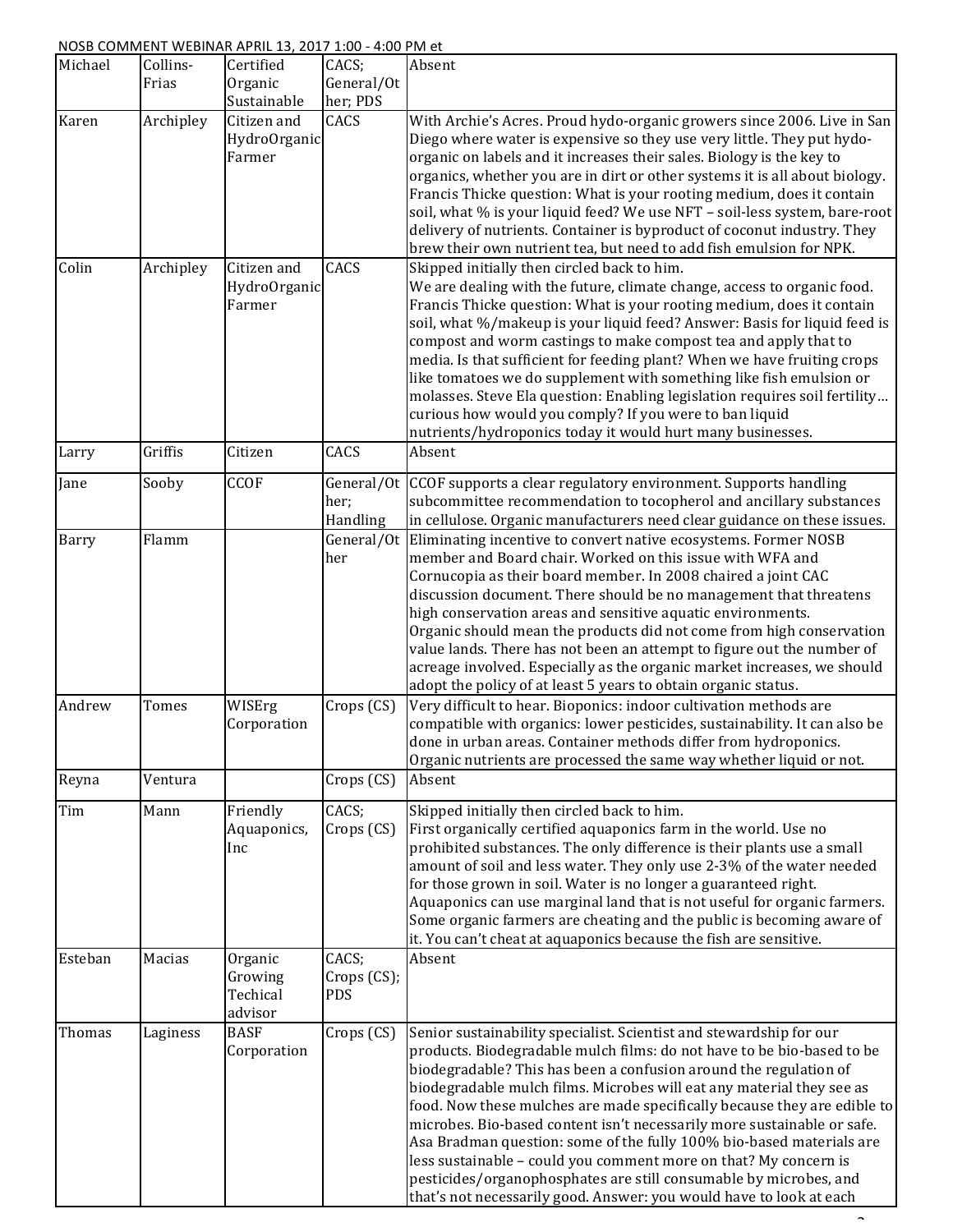|                     |                   |                                        |                                          | different film and the makeup of the microbes in each area of the<br>country. Area, temperature, water all effect the biodegradability. Bio-<br>based things might not actually degrade. Are the monomers petroleum<br>based? Yes We need more research to know what these products<br>actually breaks down into                                                                                                                                                                                                                                                                                                                                                                                                                                                                                                                                                                                                                                                          |
|---------------------|-------------------|----------------------------------------|------------------------------------------|---------------------------------------------------------------------------------------------------------------------------------------------------------------------------------------------------------------------------------------------------------------------------------------------------------------------------------------------------------------------------------------------------------------------------------------------------------------------------------------------------------------------------------------------------------------------------------------------------------------------------------------------------------------------------------------------------------------------------------------------------------------------------------------------------------------------------------------------------------------------------------------------------------------------------------------------------------------------------|
| Mabell              | Rivas             | QAI Inc.                               | her                                      | General/Ot Chlorine comment. (Couldn't hear comment.)                                                                                                                                                                                                                                                                                                                                                                                                                                                                                                                                                                                                                                                                                                                                                                                                                                                                                                                     |
| Davey               | Miskell           | webinair                               | Crops (CS)                               | Grows greens and tomatoes in greenhouses. NOP has not required<br>labeling that a product comes from hydroponics - they should (especially<br>if they are so proud of their methods). You should get answers to the<br>following questions; What liquid fertilizers are they using? No more than<br>10% of liquid feeding should be allowed. He fertilizers less with<br>materials each year. How much soil do you require? Recommendation<br>that at least 50% should be soil, rather than coconut or other fibers.<br>Container crops: if there is a problem you can discard the crops more<br>easily. Question: what's the recommendation for a 10% liquid fertilizer/<br>That's the amount 9or less0 he uses in his crop.                                                                                                                                                                                                                                             |
| Jane                | Bell              | Citizen                                | CACS;<br>Crops (CS);<br>Handling<br>(HS) | Part of 9th generation organic dairy/beef/pork/vegetable farm.<br>Marine algae proposal. NOP should provide further guidance, urge to<br>vote yes on motion 2. There is gross discrepancy in the rigor of the<br>inspections they go through. For green algal harvesting - its on an honor<br>system. The difference in inspection process is problematic, especially<br>with respect to protecting threatened/endangered animals in the wild<br>seaweed crop. It's going to be hard to document and ensure that<br>contaminants are not being exposed to the algae when harvested.                                                                                                                                                                                                                                                                                                                                                                                       |
| Lynne               | Haynor            | <b>MOSA</b>                            | Crops (CS)                               | More recordkeeping requirement should not be required - it burdens<br>producers and certifiers. Support strengthening organic seed guidance.<br>Proposed additions to role of certifying agents. Without meaningful<br>shared responsibility the organic label is harmed.                                                                                                                                                                                                                                                                                                                                                                                                                                                                                                                                                                                                                                                                                                 |
| Kelly               | Taveras           | Organic<br>Trade<br>Association        | her                                      | General/Ot Digital specialist for the OTA. Describes the background of the OTA.<br>Unlike many trade associations, this one includes all segments from farm<br>to marketplace in the organization. OTA created an electronic survey<br>addressing the necessity of materials.                                                                                                                                                                                                                                                                                                                                                                                                                                                                                                                                                                                                                                                                                             |
| Chris               | Cervini           | Lakeside<br>Produce                    | CACS;<br>Crops (CS);                     | Absent                                                                                                                                                                                                                                                                                                                                                                                                                                                                                                                                                                                                                                                                                                                                                                                                                                                                                                                                                                    |
| Guillermo<br>Nathan | Martinez<br>Brown | Kingdom<br>Fresh<br>Produce<br>Montana | her<br>Crops (CS)                        | Crops (CS); General manager of Kingdom Fresh. Grower of tomatoes. Container<br>General/Ot growing is more sustainable than growing in soil. They capture the water<br>they use. Nurture each plant - no waste. They use certified organic<br>compost; there is active biology in the container. Using containers uses<br>less land. Better yield for the land. More affordable price.<br>Questions from Emily Oakley: You mentioned you recycle materials in<br>containers onto other fields? Where do you source those materials?<br>From different venders of materials, but all of them are certified organic<br>materials. What materials do you use in your containers? Mix of coconut<br>husk, soil w/ other things mixed in. What % soil is the container mix?<br>Around 50% of the mix, not sure. What percent of the nutrients come<br>from the soil vs. liquid feeding? Hard to determine because they do<br>incorporate microorganisms into the mix.<br>Absent |
|                     |                   | Organic<br>Association                 |                                          |                                                                                                                                                                                                                                                                                                                                                                                                                                                                                                                                                                                                                                                                                                                                                                                                                                                                                                                                                                           |
| Aviva               | Glaser            | National<br>Wildlife<br>Federation     | CACS                                     | Skipped initially. Senior policy specialist. Comment specifically for the<br>discussion document on converting native ecosystems. It's critical that<br>organic certification does not incentivize this conversion - but the 3 year<br>waiting period does have the potential to incentivize this. Urged to close<br>this loophole. Compromises integrity of organic label. Other certifications<br>take these issues into account.                                                                                                                                                                                                                                                                                                                                                                                                                                                                                                                                       |
| Freeman             | Allen             | Certified<br>NOFA-VT<br>grower         | CACS                                     | Absent                                                                                                                                                                                                                                                                                                                                                                                                                                                                                                                                                                                                                                                                                                                                                                                                                                                                                                                                                                    |
| Steven              | <b>Branch</b>     | Zirkle Fruit<br>Co.                    | Handling                                 | Crops (CS); Grow organic grapes, apples, pears and berries. The retailer<br>requirements are needed for sanitizing equipment and products.                                                                                                                                                                                                                                                                                                                                                                                                                                                                                                                                                                                                                                                                                                                                                                                                                                |

4